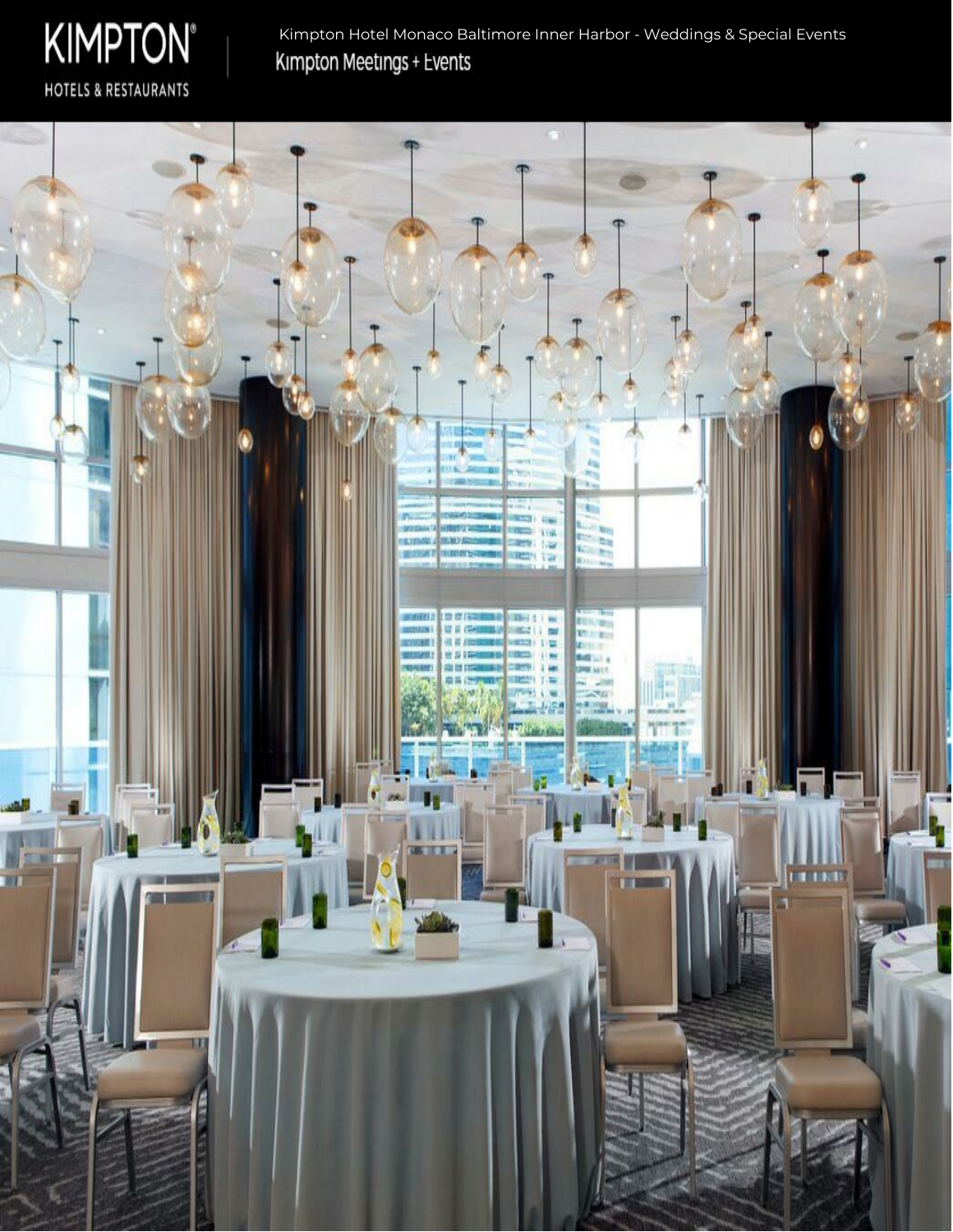# **BLISS**

### **YOUR PACKAGE INCLUDES**

### **\$159.00 Per Person**

- Cocktail hour, one hour of select brand open bar
- Five hand passed or stationed hors d'oeuvres
- One culinary display
- Two Course Menu (Salad + Entrée)
- CakebyJason custom wedding cake for dessert
- Four additional hours for your select brand open bar
- Champagne toast

#### **INCLUDED WITH ALL PACKAGES**

- Dance Floor, dining tables and chairs
- House black or white table linen and napkins
- Votive candles
- Special rates for your guests' overnight accommodations
- Private menu tasting for up to four people
- Professional wedding specialist to assist you with the coordination of your events
- Get ready room

# **ASK YOUR COORDINATOR**

# **\$3.00 Each**

about gold or silver charger plates

Menu pricing subject to change.

All food and beverage charges shall be subject to a 14% gratuity, 9% administrative fee, 6% state sales tax 9% alcohol tax.

Please advise catering of any food allergies prior to event.

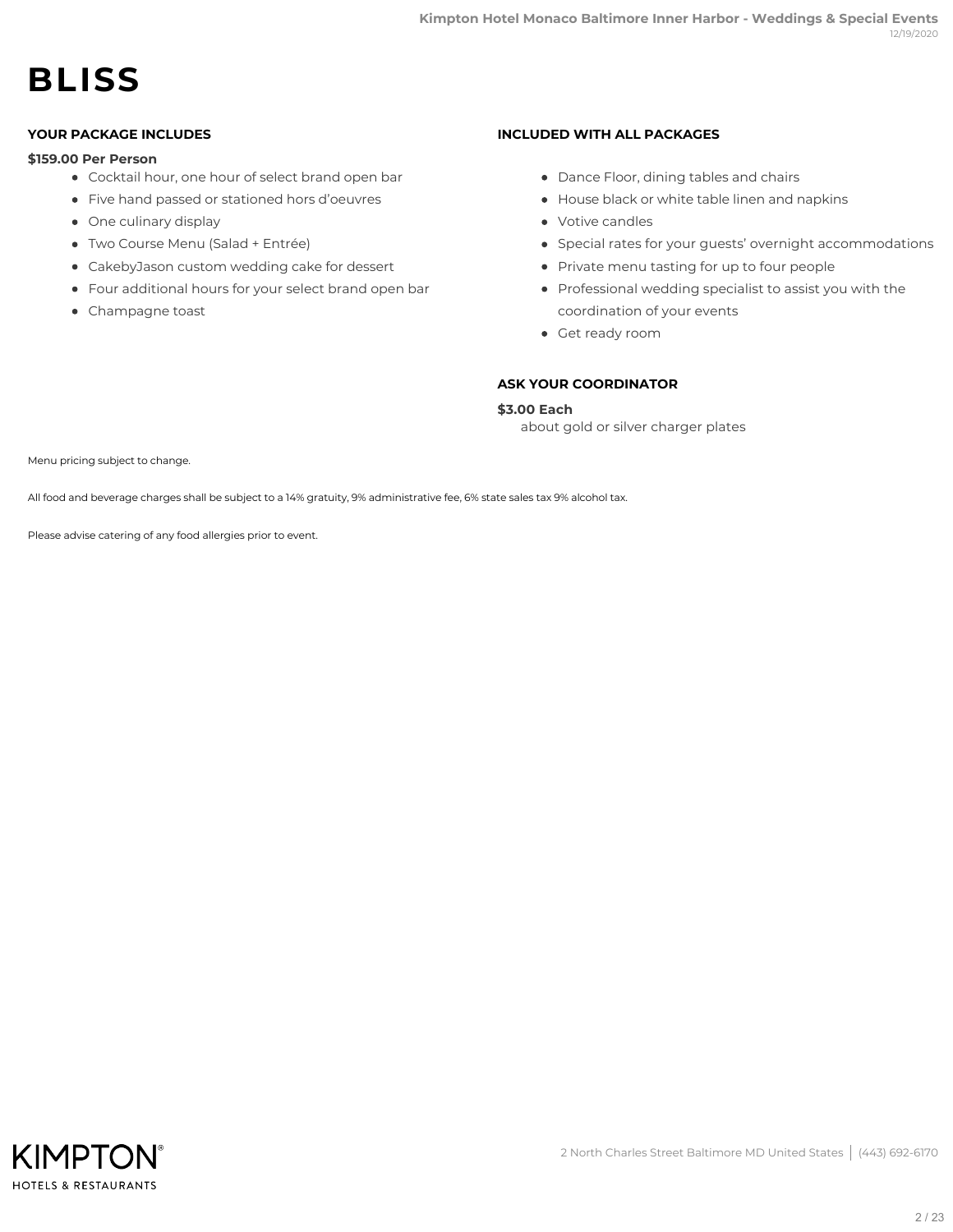# **INDULGENCE**

# **YOUR PACKAGE INCLUDES**

#### **\$179.00 Per Person**

- Cocktail hour, One hour of select brand open bar
- Choice of signature cocktail during the cocktail hour
- Six hand passed or stationed hors d'oeuvres
- One culinary display
- Two Course Menu (Salad + Entrée)
- CakebyJason custom wedding cake for dessert.
- Four additional hours for your select brand open bar
- Champagne toast
- Choice of Red or White wine service with dinner

### **INCLUDED WITH ALL PACKAGES**

- Dance Floor, dining tables and chairs
- House black or white table linen and napkins
- Votive candles
- Special rates for your guests' overnight accommodations
- Private menu tasting for up to four people
- Professional wedding specialist to assist you with the coordination of your events
- Get ready room

# **ASK YOUR COORDINATOR**

### **\$3.00 Each**

about gold or silver charger plates

Menu pricing subject to change.

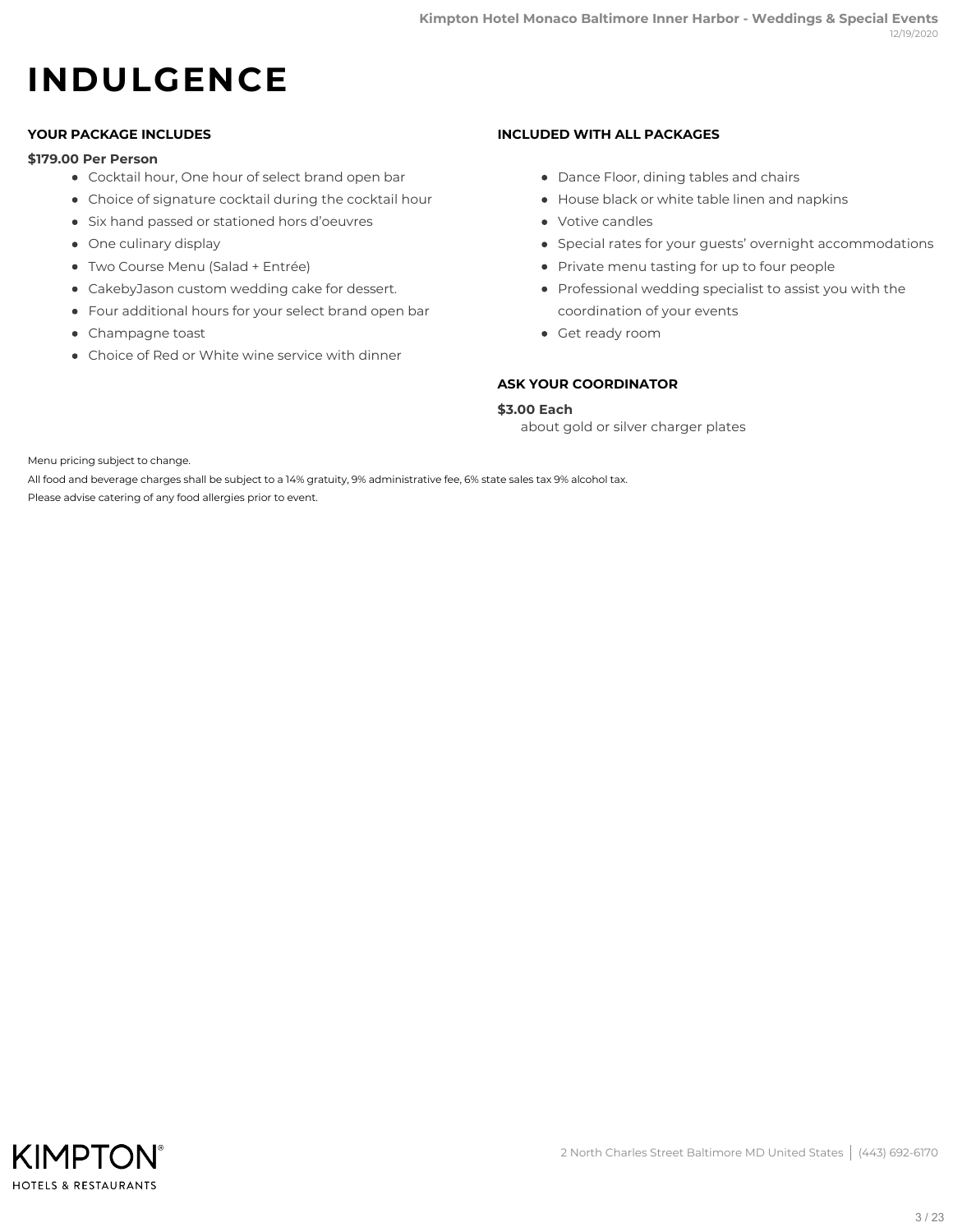# **RADIANCE**

### **YOUR PACKAGE WILL INCLUDE**

#### **\$199.00 Per Person**

- Cocktail hour, One hour of select brand open bar
- Choice of signature cocktail during the cocktail hour
- Six hand passed or stationed hors d'oeuvres
- Two culinary displays
- Three Course Menu (Plated App + Soup/Salad + Entrée)
- CakebyJason custom wedding cake for dessert
- Four additional hours for your select brand open bar
- Champagne toast
- Choice of Red or White wine service with dinner
- Chiavari chairs with cushion
- Selection of specialty floor-length linen for dinner tables
- Specialty napkins for dinner tables

### **INCLUDED WITH ALL PACKAGES**

- Dance Floor, dining tables and chairs
- House black or white table linen and napkins
- Votive candles
- Special rates for your guests' overnight accommodations
- Private menu tasting for up to four people
- Professional wedding specialist to assist you with the coordination of your events
- Get ready room

# **ASK YOUR COORDINATOR**

### **\$3.00 Each**

about gold or silver charger plates

Menu pricing subject to change.

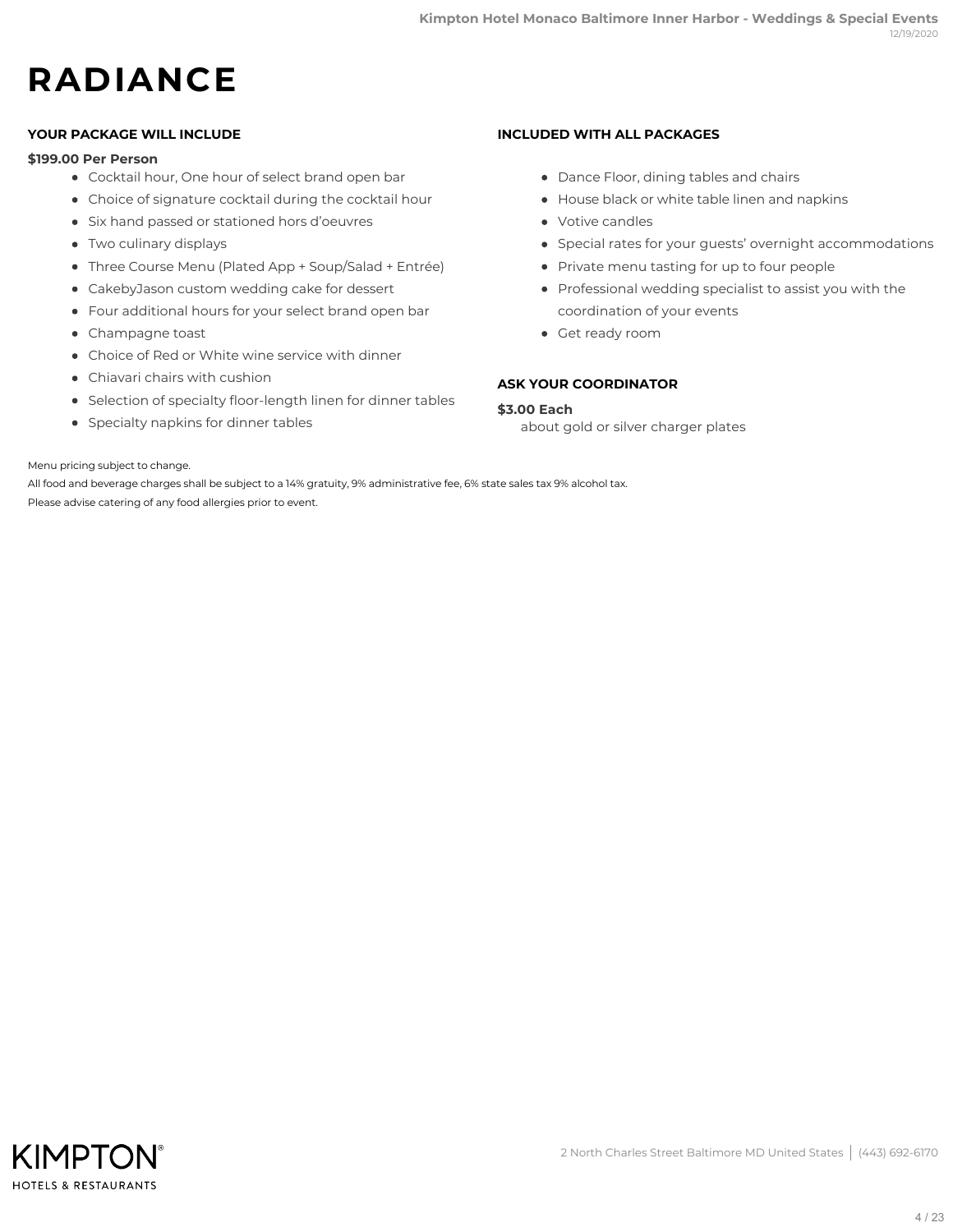# **FOR HORS D'OUEVRES HOT AND COLD**

# **COLD HOR'S D'OEUVRES**

Smoked Salmon Crème Fraiche Caviar Waffle Cone Tomato, Mozzarella and Basil on Caprese Skewers Maryland Crab Salad with Herbs on Crostini Snapper Ceviche with Cilantro and Lime Oyster Bloody Mary Shooters Greek Style Bruschetta with Olives, Cucumber and Feta Tuna Tartare with Chili, Avocado and Caviar Endive with Goat Cheese and Walnuts Candied Bacon Deviled Eggs Jumbo Shrimp Shooter with Tomatillo Cocktail Sauce

### **HOT HORS D'OEUVRES**

Crab Stuffed Pretzel Bites Smoked Duck Breast and Sauerkraut Rye Curried Duck Confit on Crostini Traditional Maryland Mini Crab Cakes Arancini Stuffed With Prosciutto and Mozzarella Crisp Polenta Round with Pesto and Pine Nuts Beef Tenderloin Crostini with Onion Jam Cheesesteak Egg Rolls Pork Dumpling with Sweet Chili Sauce Marinated Vegetable Crostini with Boursin

# **UPGRADE OPTIONS CHOICE OF 2**

# **\$5.00 Per Person**

Choice Of 2 Moroccan Lollipop Lamb Chops with Mint Chimichurri Lobster and Scallion Wonton King Crab Cocktail with Honey Ginger Dip Wagyu Beef Tartare with Caviar

Menu pricing subject to change.

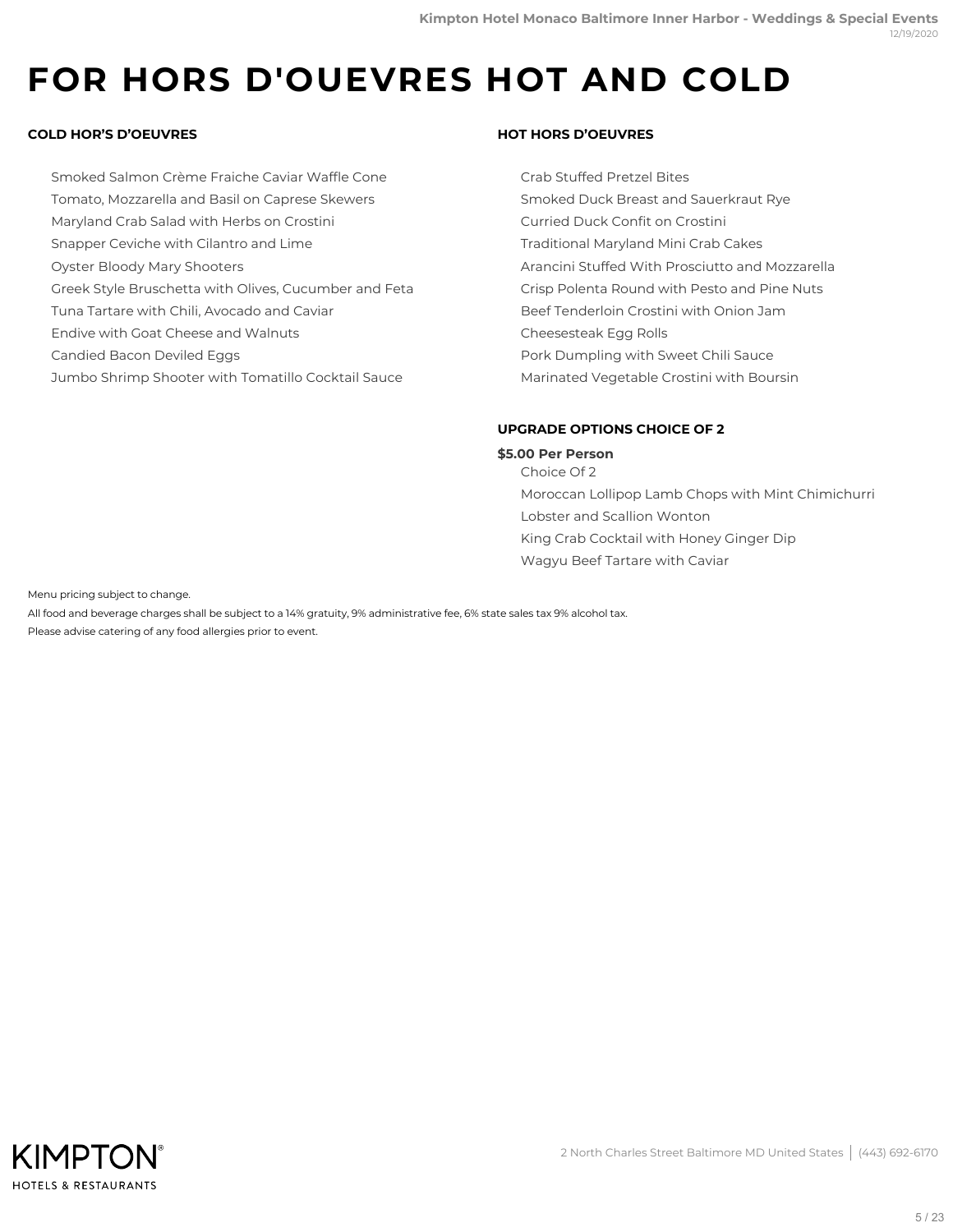# **DISPLAYS**

# **TO ENHANCE YOUR RECEPTION OR DINNER**

Seasonal Crudité Heirloom Carrots, Asparagus Spears, Bell Peppers, Radish, Cucumber, Heirloom Cherry Tomato, Hummus, B&O Buttermilk Ranch

#### Charcuterie Board

Chef Selection of 3 Dried Cured Meats, Stone Ground Mustard, Cornichons, Caper Berries, Marinated Olives, Pickled Vegetables

Chef's Selection Cheese Board Chef's Selection of 3 Artisanal Cheeses Seasonal Jam, Local Honeycomb, Grapes, Toasted Nuts, Dried Fruits, Assorted Breads and Crackers

Spreads & Breads Focaccia, Flat Bread with Hummus, Piquillo and Feta Dip, Marinated Olives, Whipped Butter \*Add Imperial Crab Dip for \$4 per Person

Menu pricing subject to change.

All food and beverage charges shall be subject to a 14% gratuity, 9% administrative fee, 6% state sales tax 9% alcohol tax. Please advise catering of any food allergies prior to event.

### **OUR PACKAGES INCLUDE**

Bliss and Indulgence wedding packages includes 1 display Radiance Package includes 2 displays Additional Display will be \$12 per guest

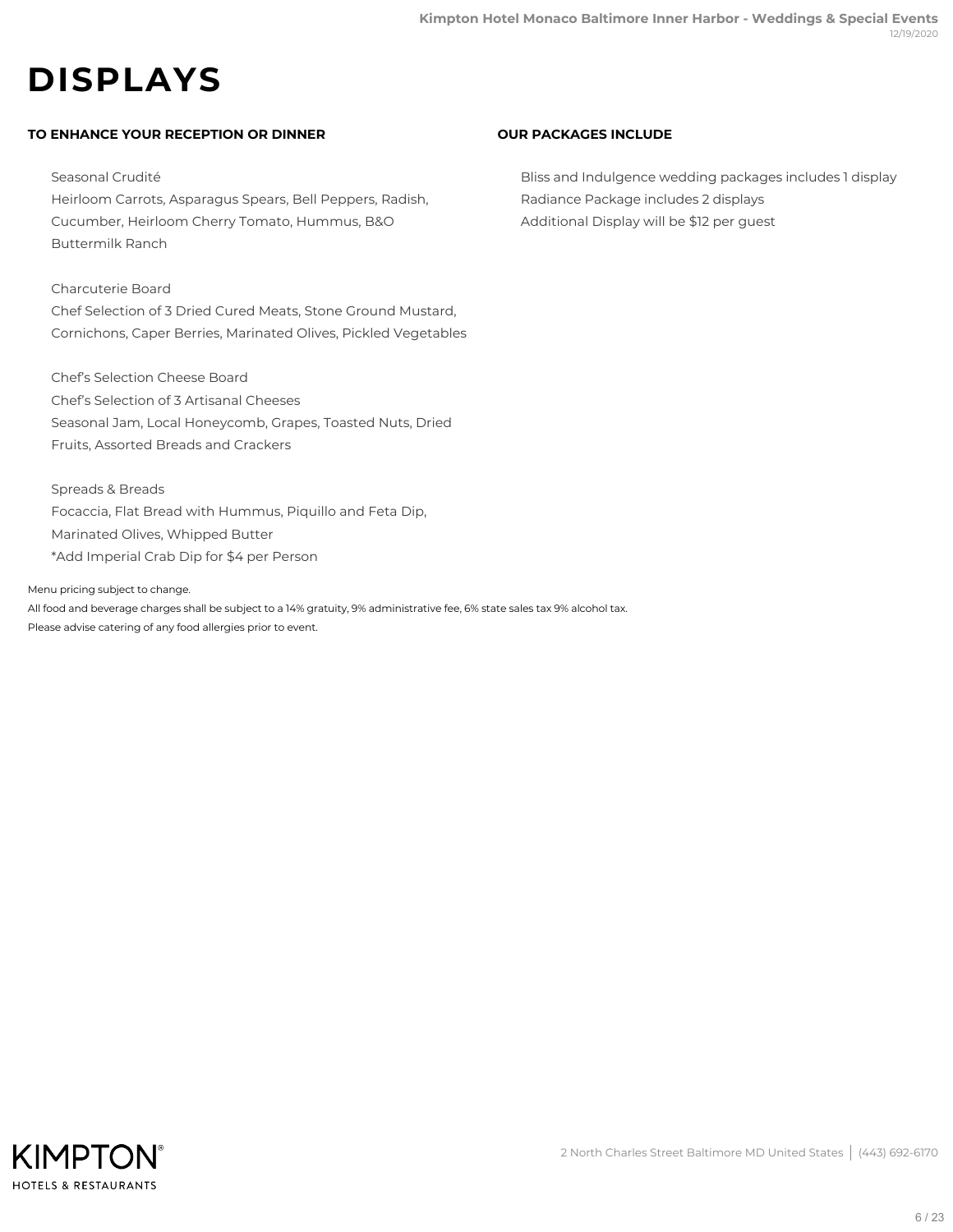# **STATIONS**

# **CARVING STATIONS**

To enhance your reception or dinner, not included in wedding packages

There is a \$150 chef attendant fee per chef attendant, per hour (one chef attendant for every 75 guest)

# **DIJON AND ROSEMARY PRIME RIB**

#### **\$40.00 Per Person**

Baked Yukon Gold Potato with Fixings, Horseradish Crème Fraiche

### **OVEN ROASTED FREE RANGE CHICKEN**

Garlic Whipped Potatoes, Thyme Jus **\$38.00 Per Person**

Menu pricing subject to change.

All food and beverage charges shall be subject to a 14% gratuity, 9% administrative fee, 6% state sales tax 9% alcohol tax. Please advise catering of any food allergies prior to event.

#### **JAMESON FARMS RACK OF LAMB**

Roasted Red Bliss Potatoes, Mint Chimichurri **\$42.00 Per Person**

#### **PEPPERCORN CRUSTED BEEF TENDERLOIN**

#### **\$42.00 Per Person**

Garlic Whipped Potatoes, Cabernet Demi Glace

#### **ROASTED WHOLE SIDE OF ATLANTIC SALMON**

#### **\$42.00 Per Person**

Wild Arugula and Pickled Fennel Salad, Sun-Dried Tomato Butter

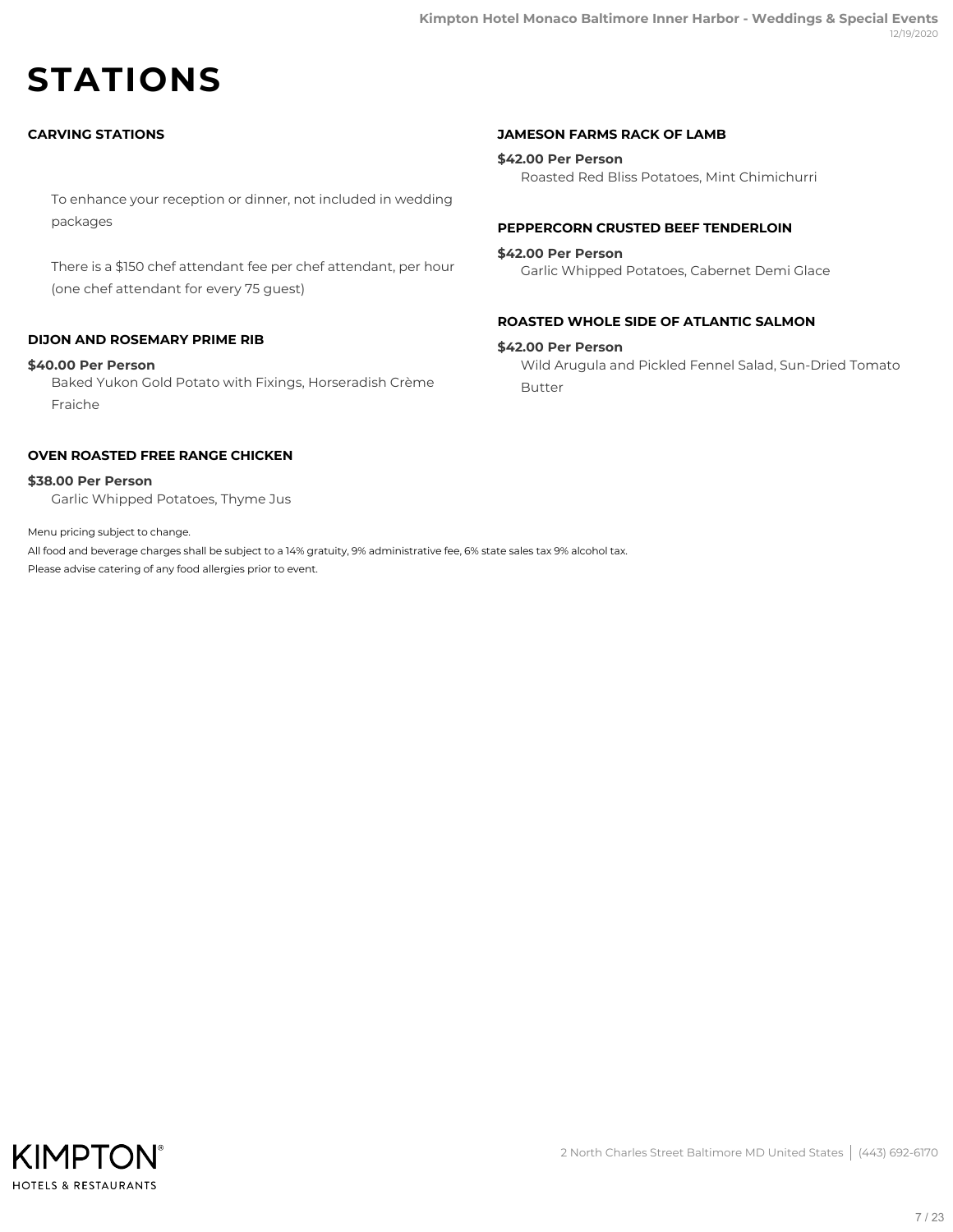# **PLATED APPETIZERS**

# **PLATED APPETIZERS**

#### **\$9.00 Per Person**

Upon request for Bliss and Indulgence packages. Included in Radiance package

### **CHOICES**

Maryland Crab Cake with Old Bay Remoulade

Pan Roasted Diver Scallops with Parmesan Risotto

Short Rib Gnocchi with Mushroom and Ricotta

Crab and Pepper Bisque with Sour Cream and Chives

Leek and Potato Soup with Caviar and Crème Fraiche

Menu pricing subject to change.

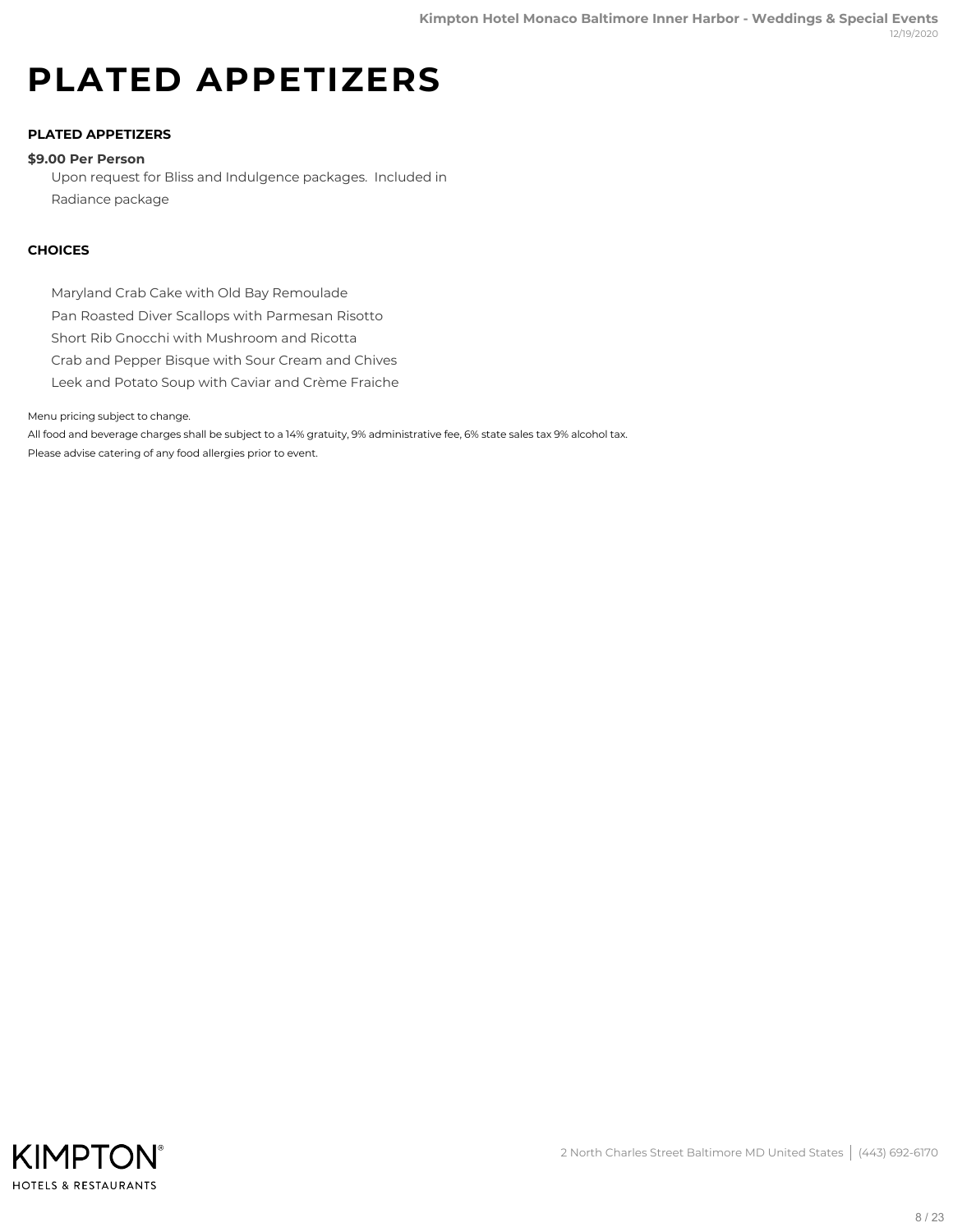# **SALAD**

# **INCLUDED IN ALL PACKAGES – PLEASE CHOOSE ONE**

Baby Gem Caesar with Garlic Croutons and Parmesan Cheese Artisan Greens Salad with Cucumbers and Heirloom Cherry Tomatoes Iceberg Wedge with Applewood Smoked Bacon, B&O Ranch, Blue Cheese, Chives, Radishes Greens and Grain Salad with Quinoa, Citrus, Dried Cranberries and Pumpkin Seeds Roasted Beet Greek Salad with Olives, Cucumbers, Feta Cheese, Roasted Red Pepper Vinaigrette Baby Kale and Spinach with Roasted Mushrooms, Shaved Root Vegetables, Sherry Vinaigrette Butternut Squash Soup with Toasted Pumpkin Seeds and Olive Oil (Seasonal)

Menu pricing subject to change.

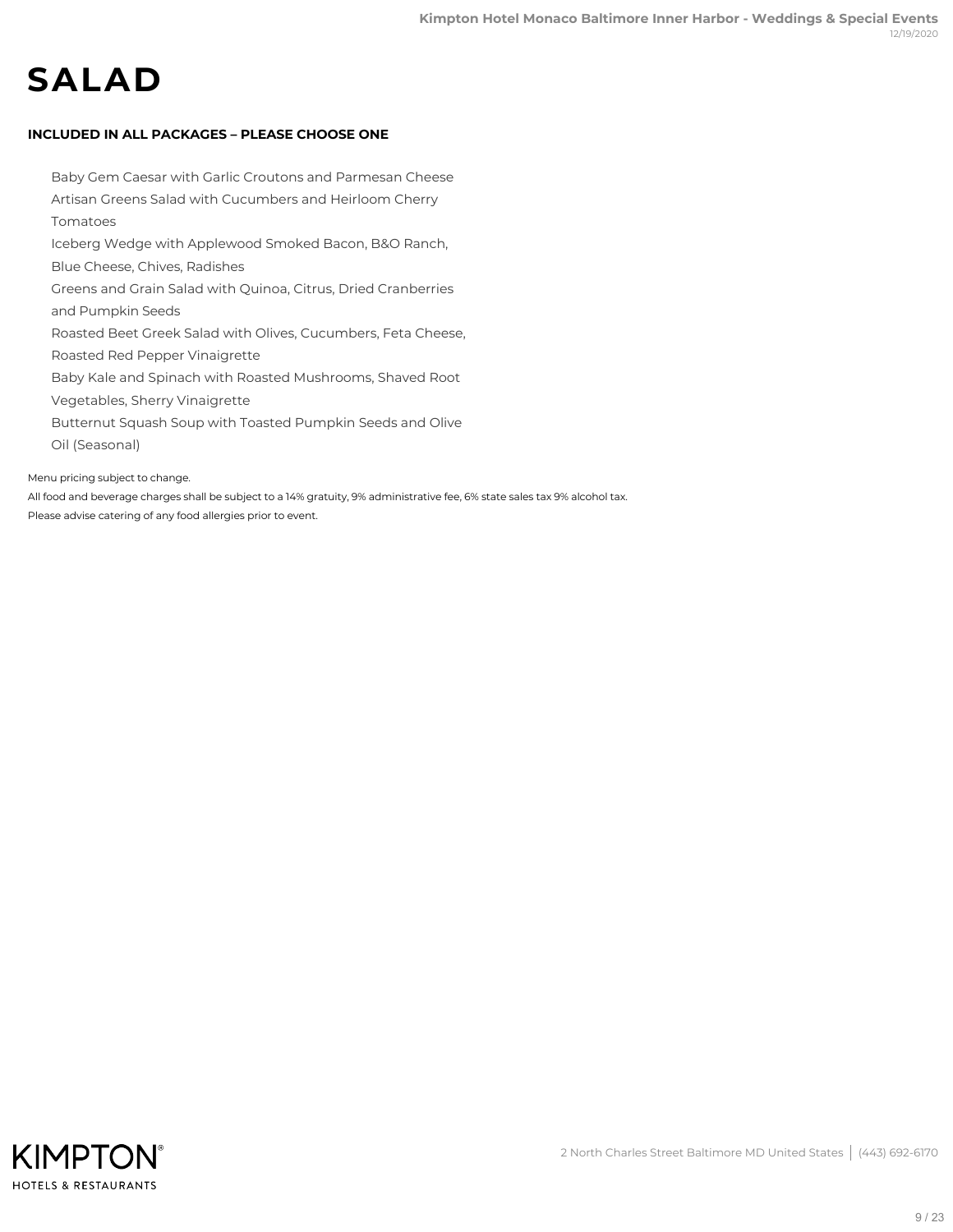# **PLATED ENTREES**

Included in all packages, please choose two and a vegetarian option

# **ENTRÉE OPTIONS**

New York Strip Steak, Fingerling Potato Cabernet Braised Short Ribs, Creamy Polenta Frenched Chicken Breast, Au Gratin Potatoes Atlantic Salmon, Garlic Whipped Potato Seared Alaskan Cod, Quinoa Pilaf In Season Vegetable Risotto

# All Entrees Served With In Season Vegetable Medley

# **UPGRADED ENTRÉE OPTIONS**

#### **\$7.00 Additional**

Pan Roasted Striped Bass (Seasonal), Forbidden Black Rice Alaskan Halibut, Beluga Lentil Prime Filet Mignon, Au Gratin Potatoes Jameson Rack of Lamb, Garlic Whipped Potato

Duet 1 – Chicken and Salmon Duet 2 - Prime Filet and Lobster Tail Duet 3 – Mix And Match Any of the Entrée Options Above

Menu pricing subject to change.

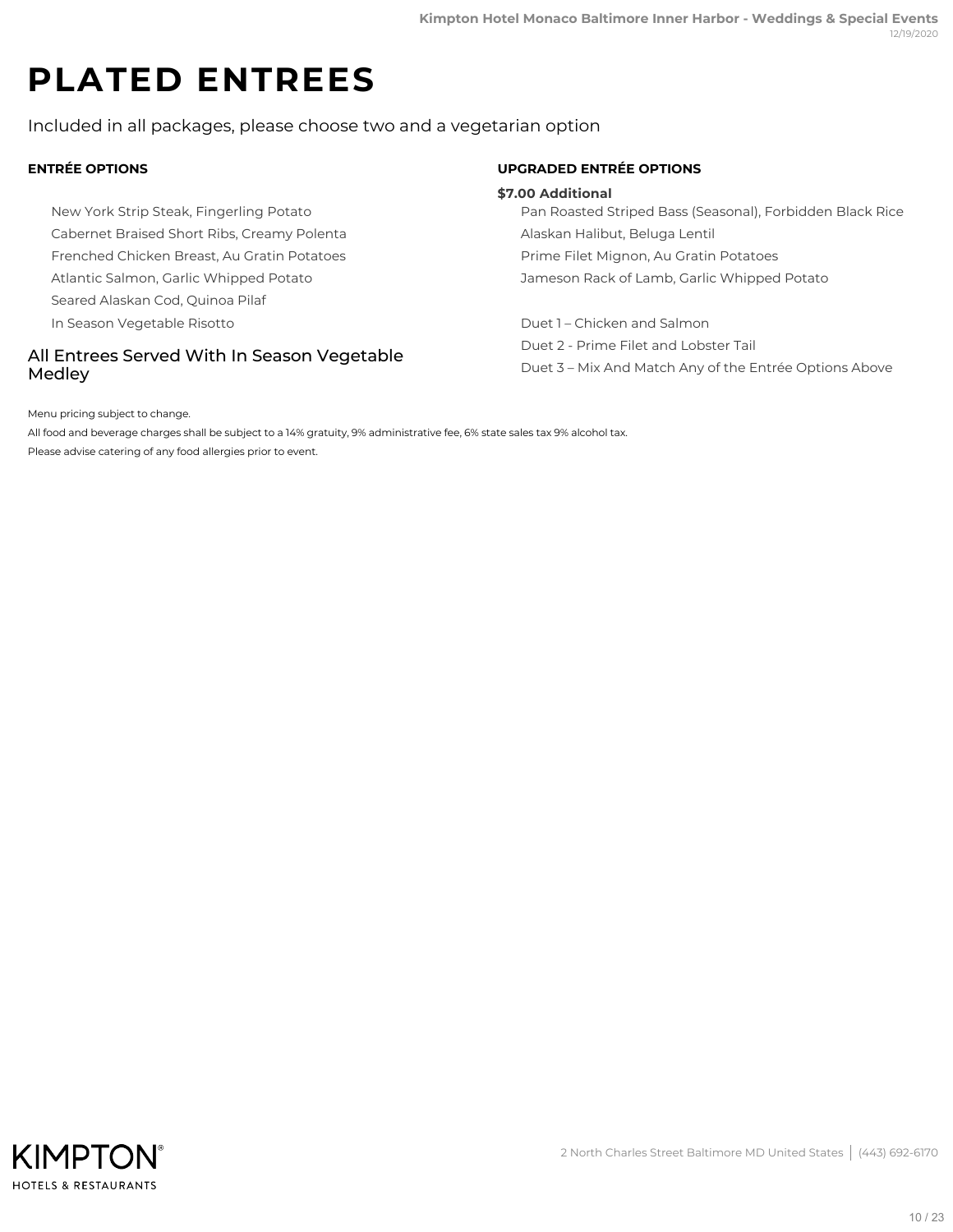# **CAKE AND DESSERTS**

### **CAKES BY JASON CUSTOM WEDDING CAKE (INCLUDED) PLATED DESSERTS IN ADDITION TO THE WEDDING CAKE**

#### **\$10.00 Per Person**

Chocolate Mousse Cake with Vanilla Chantilly Crème

Citrus Pannacotta with macerated berries and mint

Madagascar Vanilla Bean Cheesecake with strawberry and basil compote

Menu pricing subject to change.

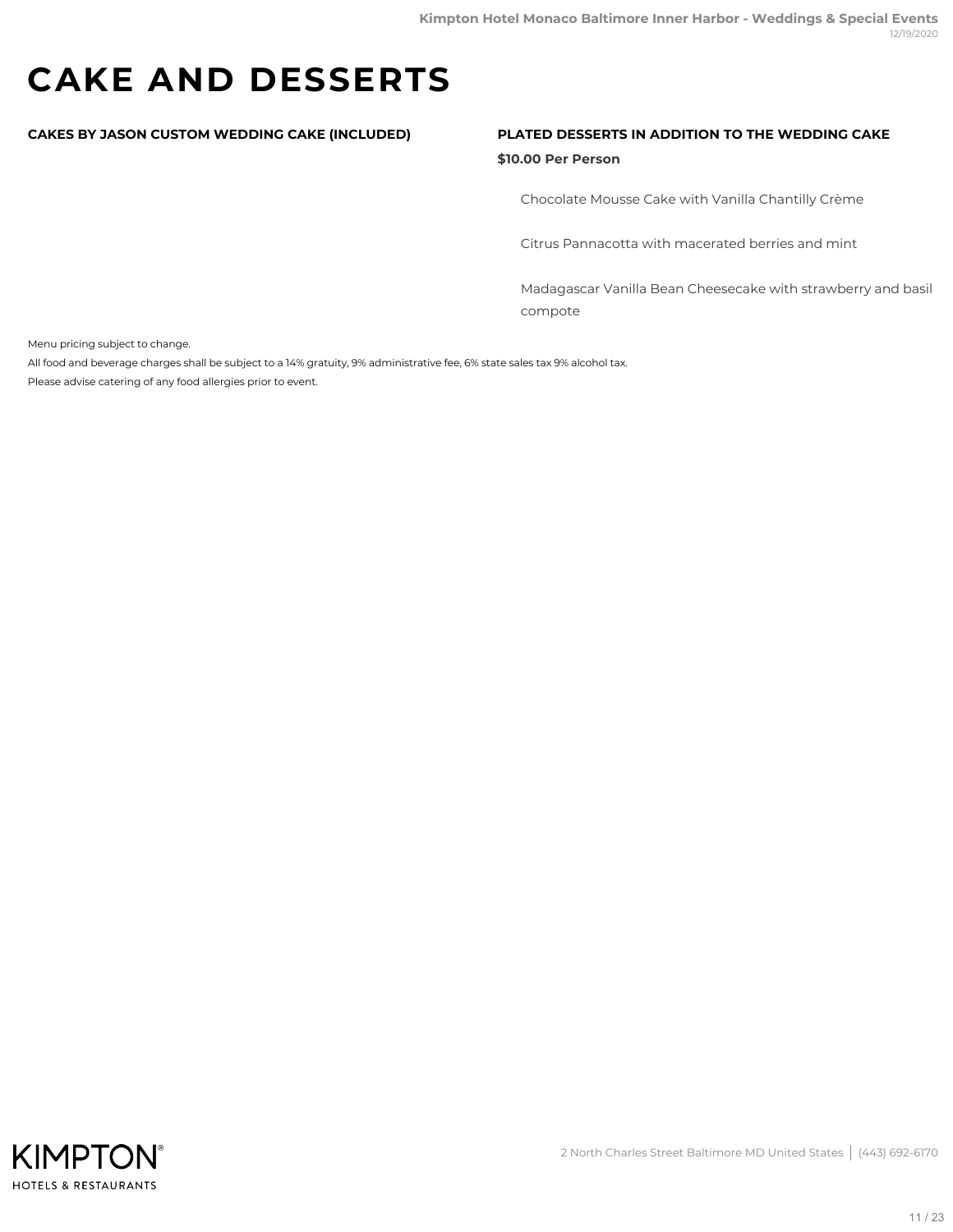# **PACKAGES**

# **WEDDING STANDARD SELECT BRAND BAR**

- Name Brand Mixed Drinks
- Domestic and Imported Beers
- Premium Wine Selections
- Assorted Juices, Spring Waters, Mineral Waters, Assorted Soft Drinks

# **STANDARD WEDDING BAR BRANDS**

Smirnoff Vodka, Beefeater Gin, Bacardi Superior Rum, El Jimador Blanco Tequila, Evan Williams Black Bourbon, Jim Beam Rye, Dewar's White Label Scotch

Budweiser, Miller Lite, Heineken, Amstel Lite, Stella Artois, Lagunitas Pale Ale, Corona And Loose Cannon

CK Mondavi Chardonnay CK Mondavi Cabernet Sauvignon Wycliff Sparkling Wine Soft Drinks Coke Cola Products

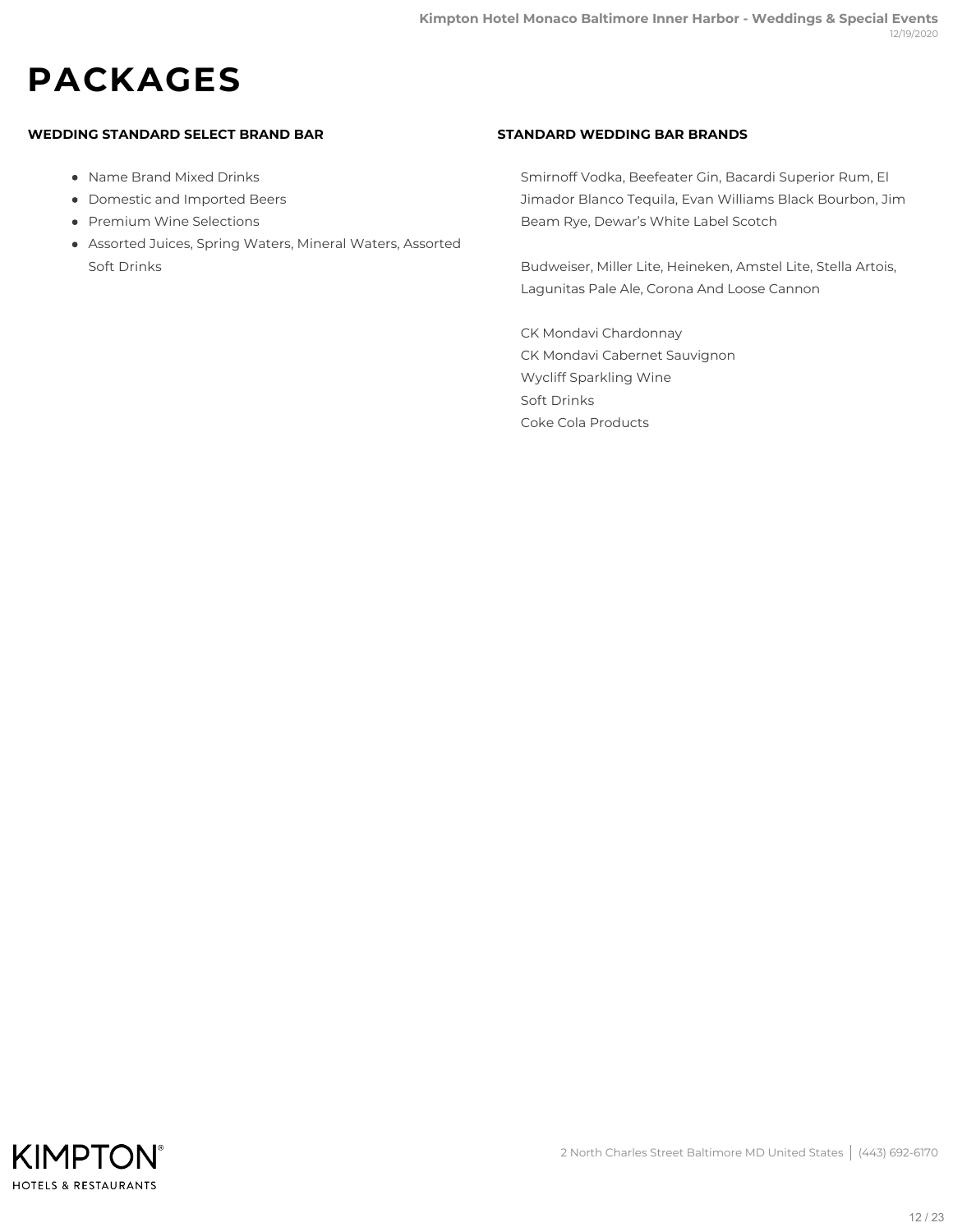# **BAR ENHANCEMENTS**

# **BUBBLE BAR**

# **\$14.00 Per Person**

Bellini, Pomegranate Mimosa, French 75 & St. Germaine Bubbly

# **"SPIKE IT" STATIONS (2 HOURS)**

# **\$26.00 Per Person**

LEMONADE STAND fresh lemonade, ice teas, aromatic syrups and flavors, fruits, additional fruit purees and juices, bourbon, gin, and vodka

# BLOODY MARY BAR

Tomato juice, clamato, hot sauces, horseradish, Worcestershire, pepper, salt, pickled, vegetables, spices, Smirnoff vodka, beefeater gin

### **MARTINI BAR**

#### **\$14.00 Per Person**

Selection of Classic, Cosmopolitan, Strawberry

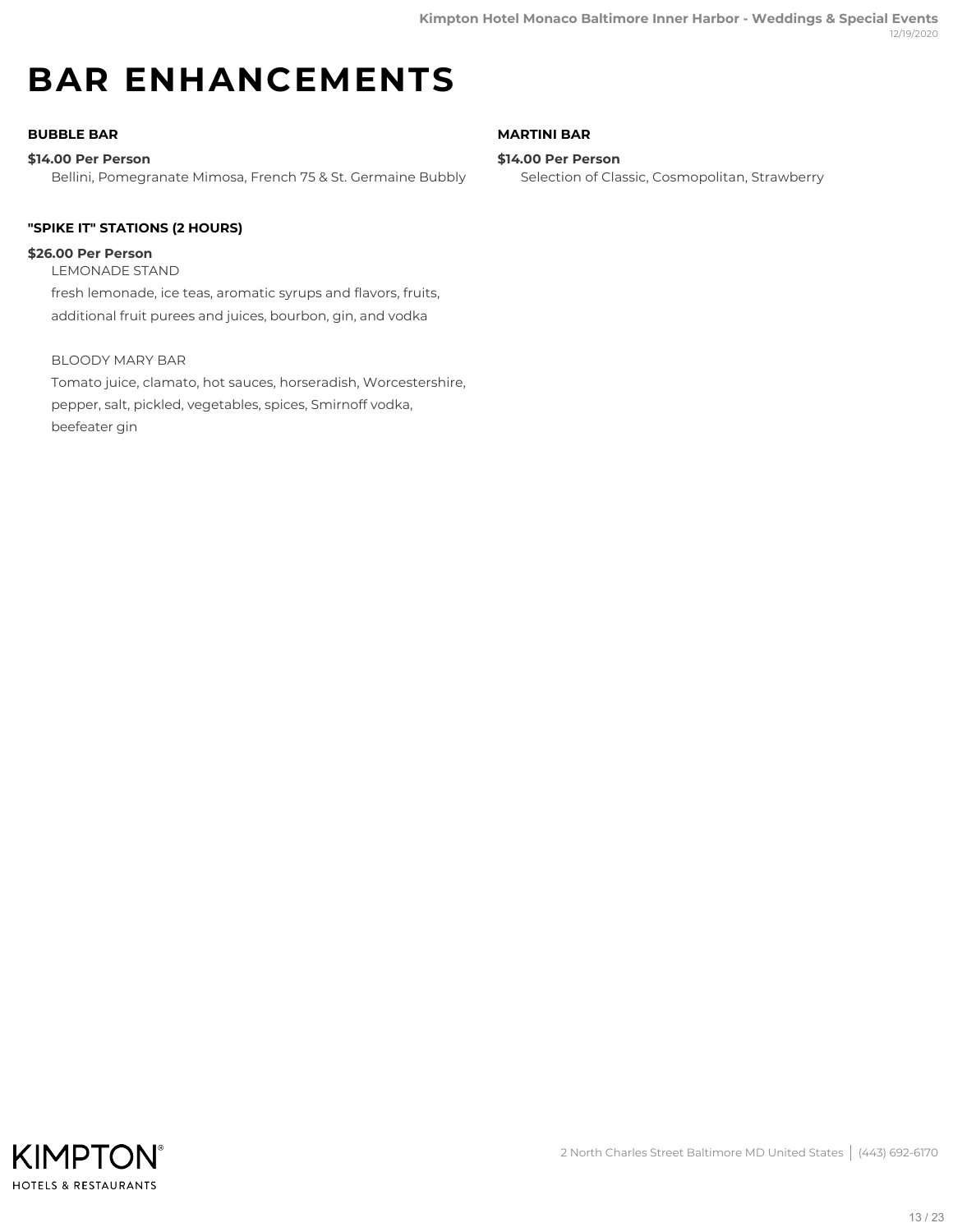# **PREMIUM SPIRITS ENHANCEMENT**

Upgrade your bar to top shelf brands

# **TOP SHELF BAR**

# **\$14.00 Additional**

Gray Goose Vodka, Tanqueray Gin, Appleton Estate Reserve Rum, Herradura Blanco Tequila, Maker's Mark Bourbon, Wild Turkey Rye, Chivas Regal 12 Year Scotch, Tullamore D.E.W. Irish Whiskey

Budweiser, Miller Lite, Heineken, Amstel Lite, Stella Artois, Lagunitas Pale Ale, Corona and Loose Cannon

Drumheller Chardonnay Drumheller Pinot Grigio Drumheller Cabernet Sauvignon Drumheller Pinot Noir

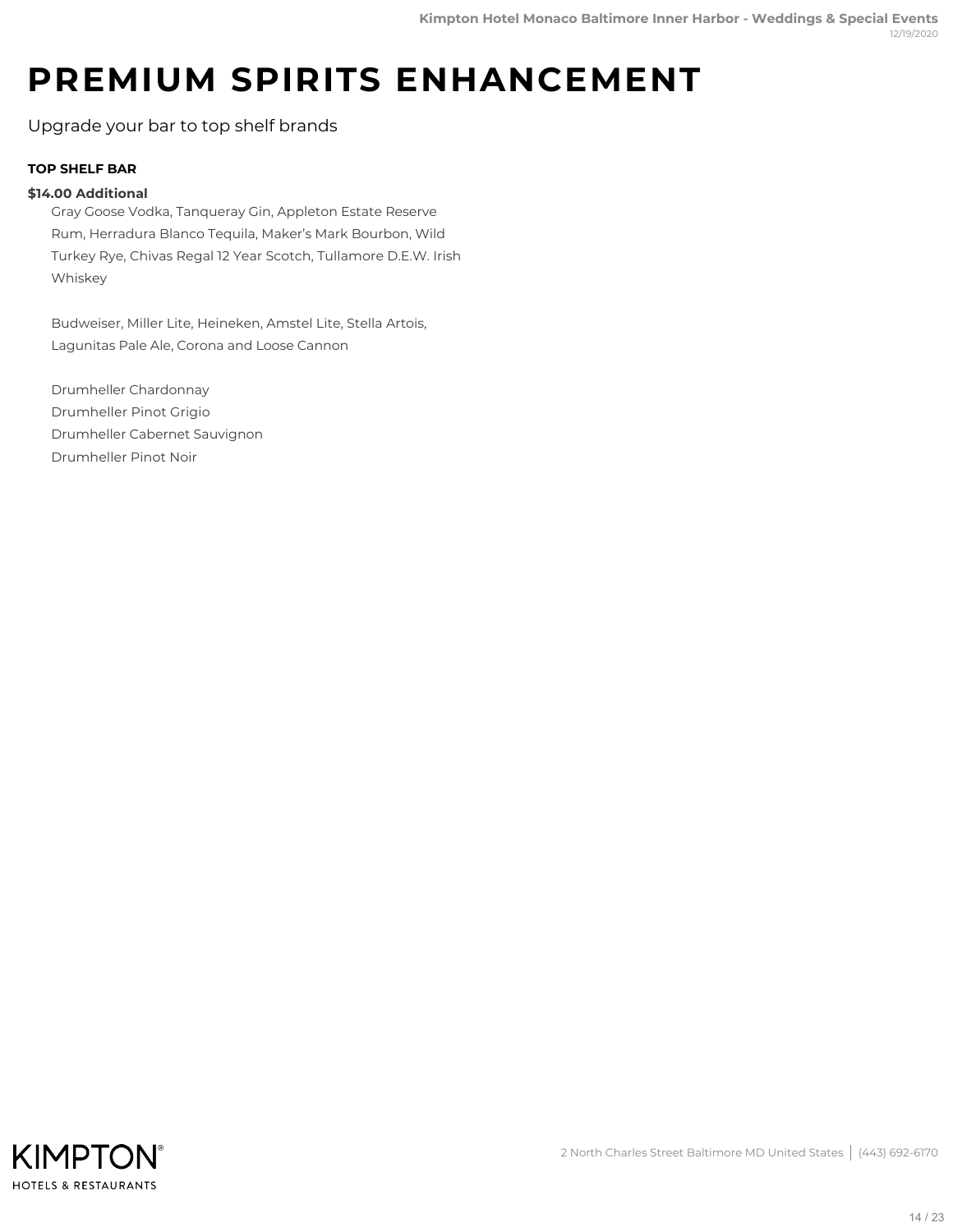# **COMPLIMENT YOUR BAR**

# **WELLNESS**

# **\$14.00 Each**

Superberry Fizz Beefeater Gin, Lemon, Canton Ginger Liqueur, Simple Syrup, Blueberries

Organic Agave Margarita El Jimador Reposado Tequila, Organic Agave Nectar, Fresh Lime Juice

Red Dawn Portland 88, Limoncello, Lemon Juice, Pomegranate Grenadine

# **KIMPTON CRAFTED**

On Taylor Tanqueray 10 Gin, Lustau East India Sherry, Honey Syrup **\$12.00 Each**

Cable Car Captain Morgan Spiced Rum, Curacao, Fresh Lemon Juice, Simple Syrup

La Perla Sauza Hornitos, Manzanilla Sherry, Mathilde Pear Liqueur

# **CLASSICS**

Kimpton House Dry Martini Tanqueray Gin, Noilly Pratt Dry Vermouth **\$14.00 Each**

Manhattan Bullet Bourbon, Martini & Rossi Sweet Vermouth, Angostura Bitters, Brandied Cherries

Old Fashioned Maker's Mark, Lemon Peel, Simple Syrup, Angostura Bitters

Mojito Bacardi, Lime Juice, Simple Syrup, Mint Leaves, Soda

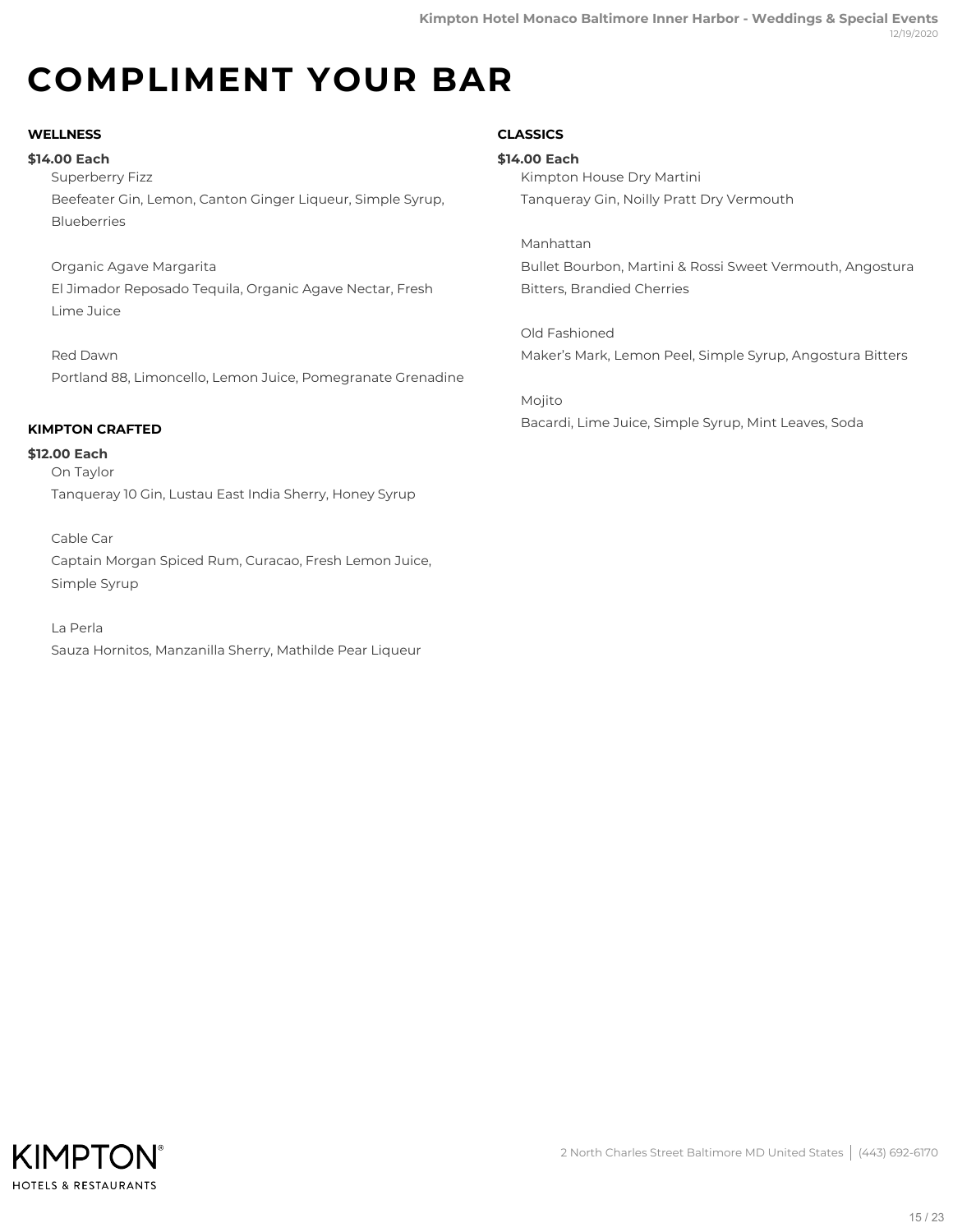# **GET READY**

# **HEALTHY START**

### **\$30.00 Per Person**

Build your own Greek yogurt parfaits with assorted fresh berries and house-made granola Assorted breakfast breads, pastries, and assorted bagels Regular and seasonal-flavored cream cheese, sweet butter, and house-made preserves Steel cut oatmeal with brown sugar and bananas Fresh fruit juices La Colombe coffee, decaffeinated coffee, and organic teas

# **CAMDEN YARDS**

### **\$18.00 Per Person**

Warm jumbo pretzels with ancho mustard, spiced nuts, and Old Bay popcorn Pitchers of lemonade

### **CATOCTIN TUNNEL**

#### **\$18.00 Per Person**

White bean hummus with pita and tortilla chips Fresh salsa and guacamole Fresh veggies Flavored iced tea

# **DINING CAR BUFFET**

#### **\$52.00 Per Person**

Soup of the day Mesculin greens salad Amish potato salad or Mediterranean pasta salad Roast beef, roast turkey, house-made ham, artisan cheeses Country fried chicken tenders and chickpea fritters Butter lettuce, tomatoes, pickled onions, grain mustard, aioli Assorted breads and wraps Cookies and brownies Iced tea Without fritters and tenders (\$47.00)

Menu pricing subject to change.

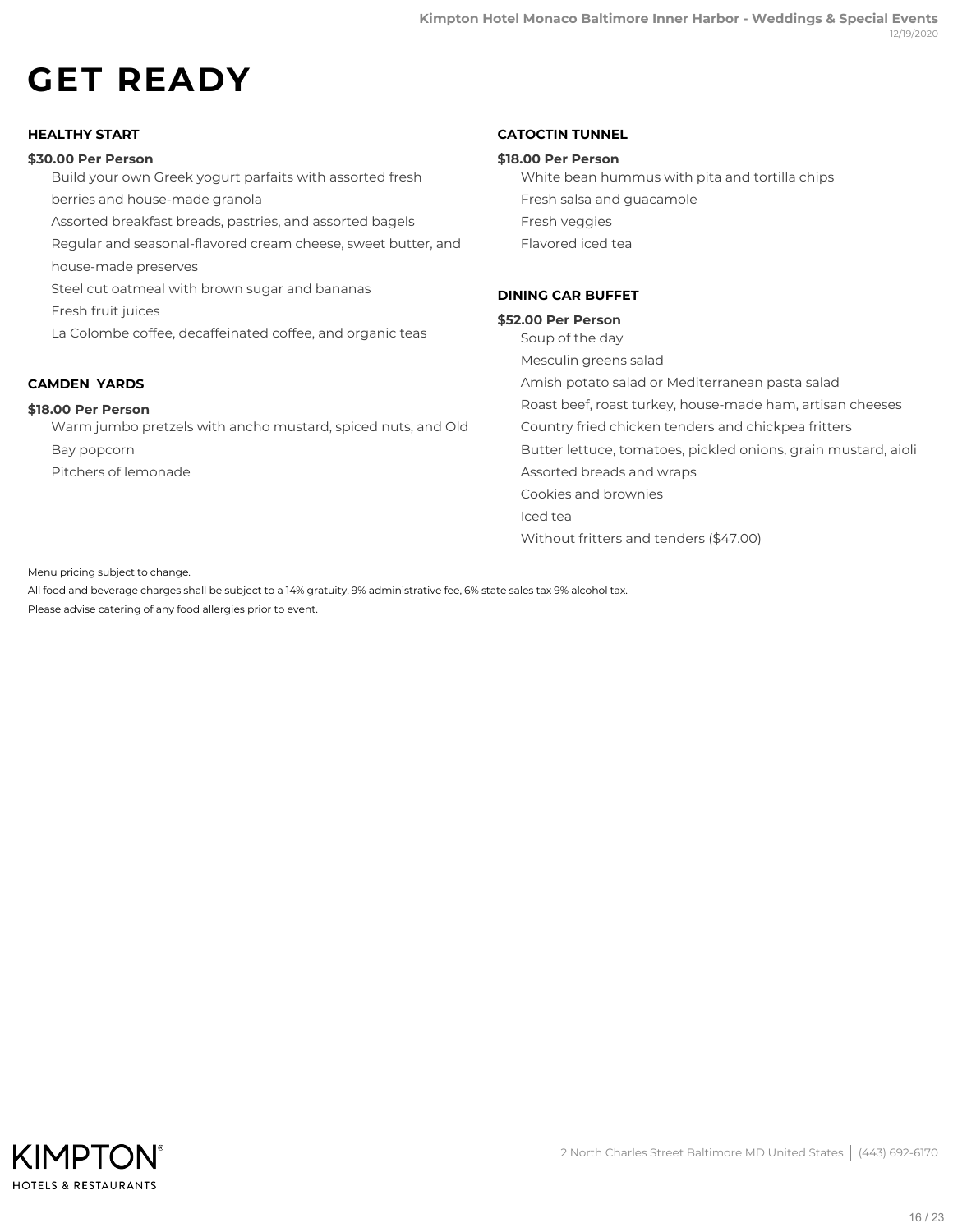# **REHEARSAL DINNER**

B&O American Brasserie Wedding Rehearsal Dinner Package

# **HOSTED IN THE PRIVATE DINING ROOM**

### **\$67.00 Per Person**

**Starters** Select one

Baby Gem Caesar garlic croutons, parmesan, caesar dressing Iceberg Wedge cherry tomato, gorgonzola, peppercorn ranch MD Crab & Veggie Soup

### Entrées

seasonal preparations for the entrées will be advised chef's choice of seasonal starch and vegetable

Select three

Crab Cake Chicken Short Rib Rockfish

Choice of Dessert Select one

Chocolate Cake Seasonal Cheesecake Seasonal Tart Ice Cream

Menu pricing subject to change.

All food and beverage charges shall be subject to a 14% gratuity, 9% administrative fee, 6% state sales tax 9% alcohol tax. Please advise catering of any food allergies prior to event.



### **APPETIZERS SERVED FAMILY STYLE**

#### **\$6.00 Per Person**

- Select two
- Heirloom tomato margarita pizza
- Beer brined chicken wings
- Cheese & Charcuterie

House made hummus with veggie sticks and crostini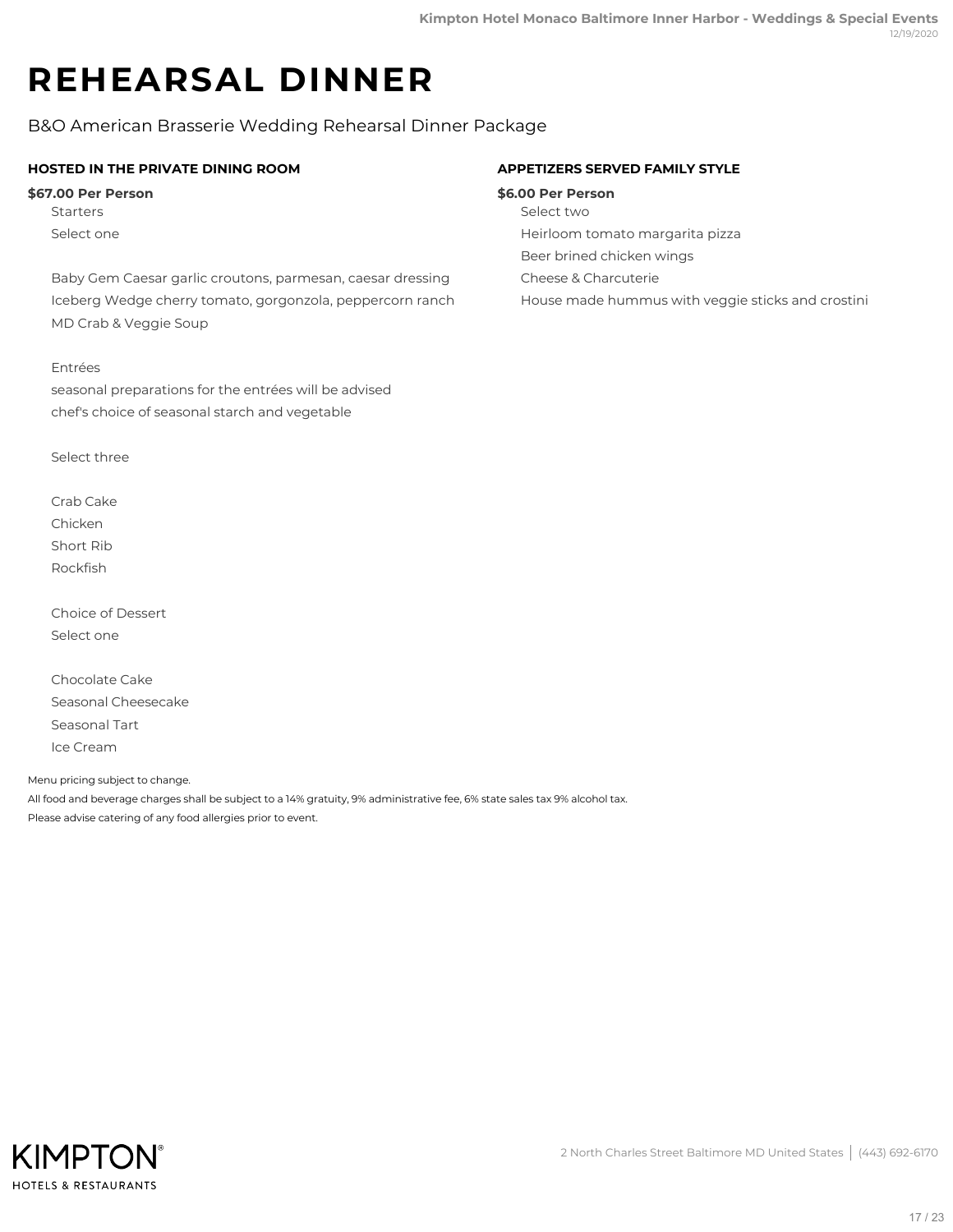# **AFTER WEDDING PARTY**

Ask your wedding coordinator about your options for an after wedding party

# **KEEP THE PARTY GOING**

in the Kimpton Hotel Monaco Baltimore or in the B&O American Brasserie

food and beverage minimums will apply

Menu pricing subject to change.

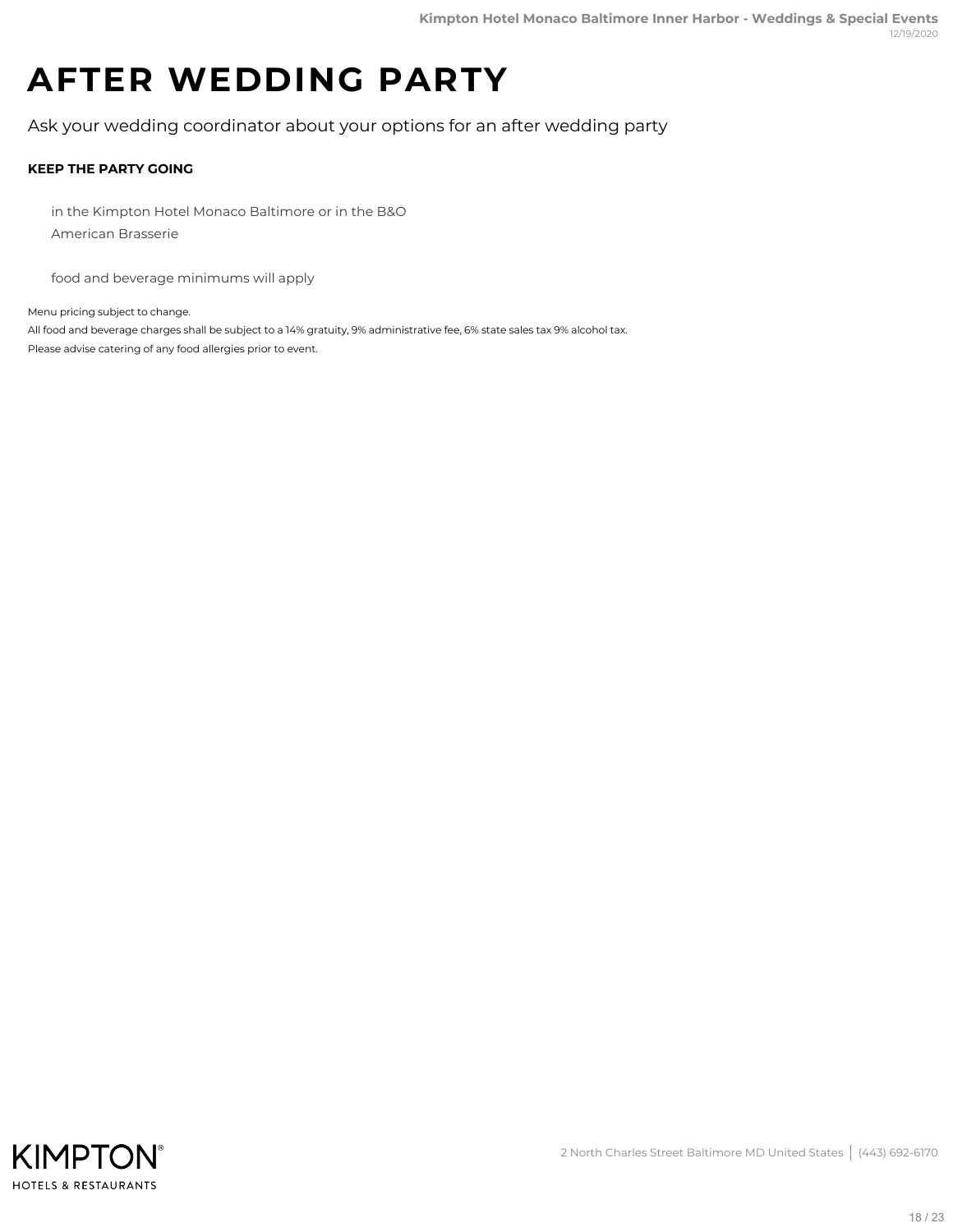# **BRUNCH**

# **CHARM CITY BRUNCH BUFFET**

### **\$45.00 Per Person**

Farm fresh scrambled eggs

Brioche french toast with maple syrup and sweet butter

Cold-smoked salmon with tomatoes, spinach, red onion, capers,

and dill crème fraiche

Applewood smoked bacon

Roasted rosemary potatoes

Assorted sliced seasonal fruit

Assorted breakfast breads, pastries, and bagels

Regular and seasonal flavored cream cheese, sweet butter, and

house-made preserves

Assorted fruit juices

La Colombe coffee, decaffeinated coffee, and organic teas

# **GRAND CENTRAL STATION**

#### **\$33.00 Per Person**

Farm fresh scrambled eggs Applewood smoked bacon and breakfast sausage (pork or turkey) Roasted rosemary potatoes Assorted seasonal fruit Assorted breakfast breads and pastries Sweet butter and house-made preserves Fresh fruit juices La Colombe coffee, decaffeinated coffee, and organic teas

Menu pricing subject to change. All food and beverage charges shall be subject to a 14% gratuity, 9% administrative fee, 6% state sales tax 9% alcohol tax. Please advise catering of any food allergies prior to event.

# **ADD THESE TO YOUR BRUNCH BUFFET**

### **OMELET STATION**

### **\$14.00 Per Platter**

Eggs and egg whites made-to-order with your choice of ham, tomato, mushrooms, peppers, cheddar, and scallions

# **LOX AND BAGELS DISPLAY**

### **\$16.00 Per Person**

Smoked salmon, shaved red onion, cucumber, spinach, tomato, capers, assorted sliced bagels, and cream cheese

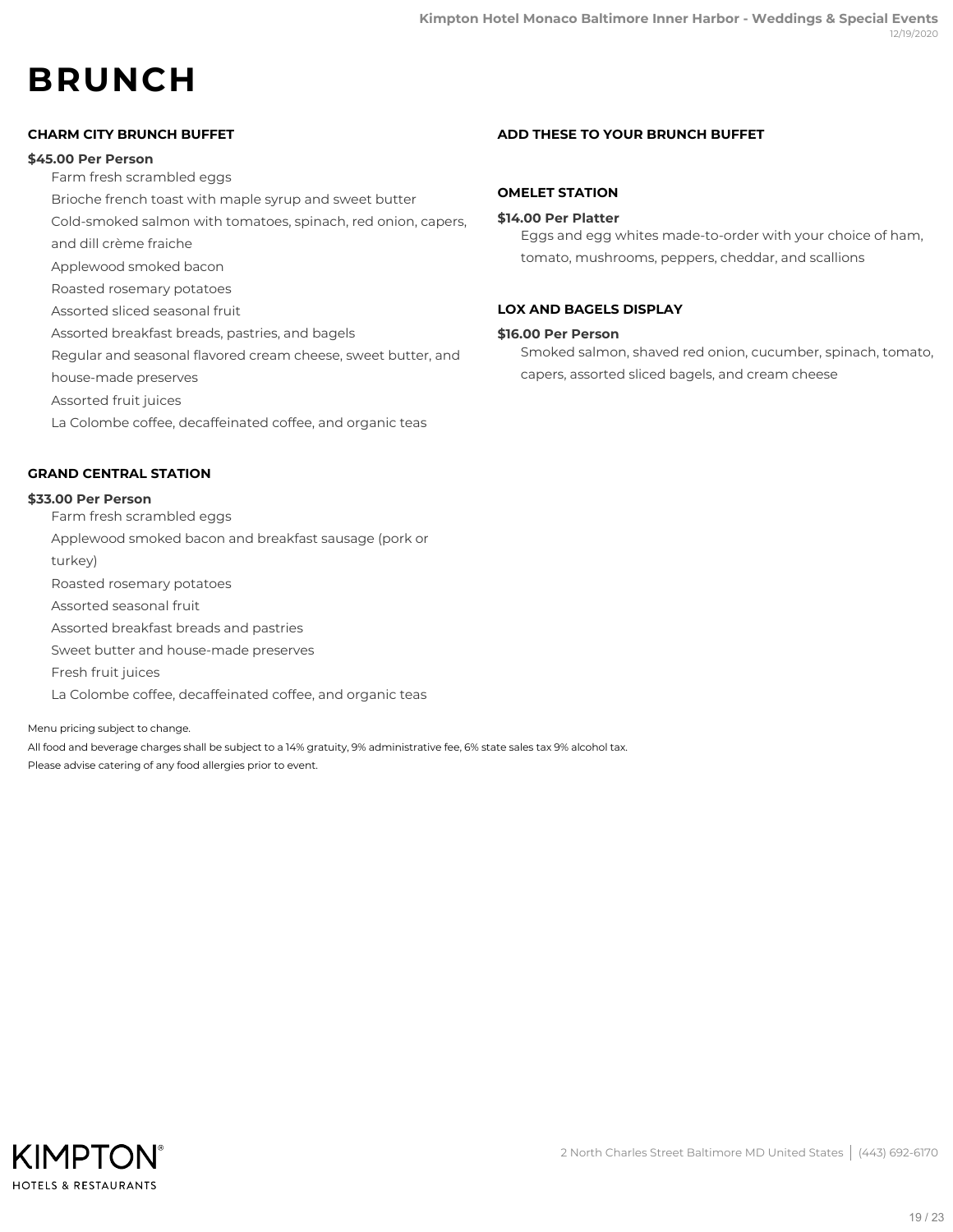# **CEREMONY**

# **CEREMONY FEES PER EVENT**

- outdoors ceremony \$1000.00 (does not include outdoor chair rental)
- in our ballrooms \$500.00
- on our staircase \$250.00

All charges shall be subject to a 14% gratuity, 9% administrative fee, 6% state sales tax 9% alcohol tax.

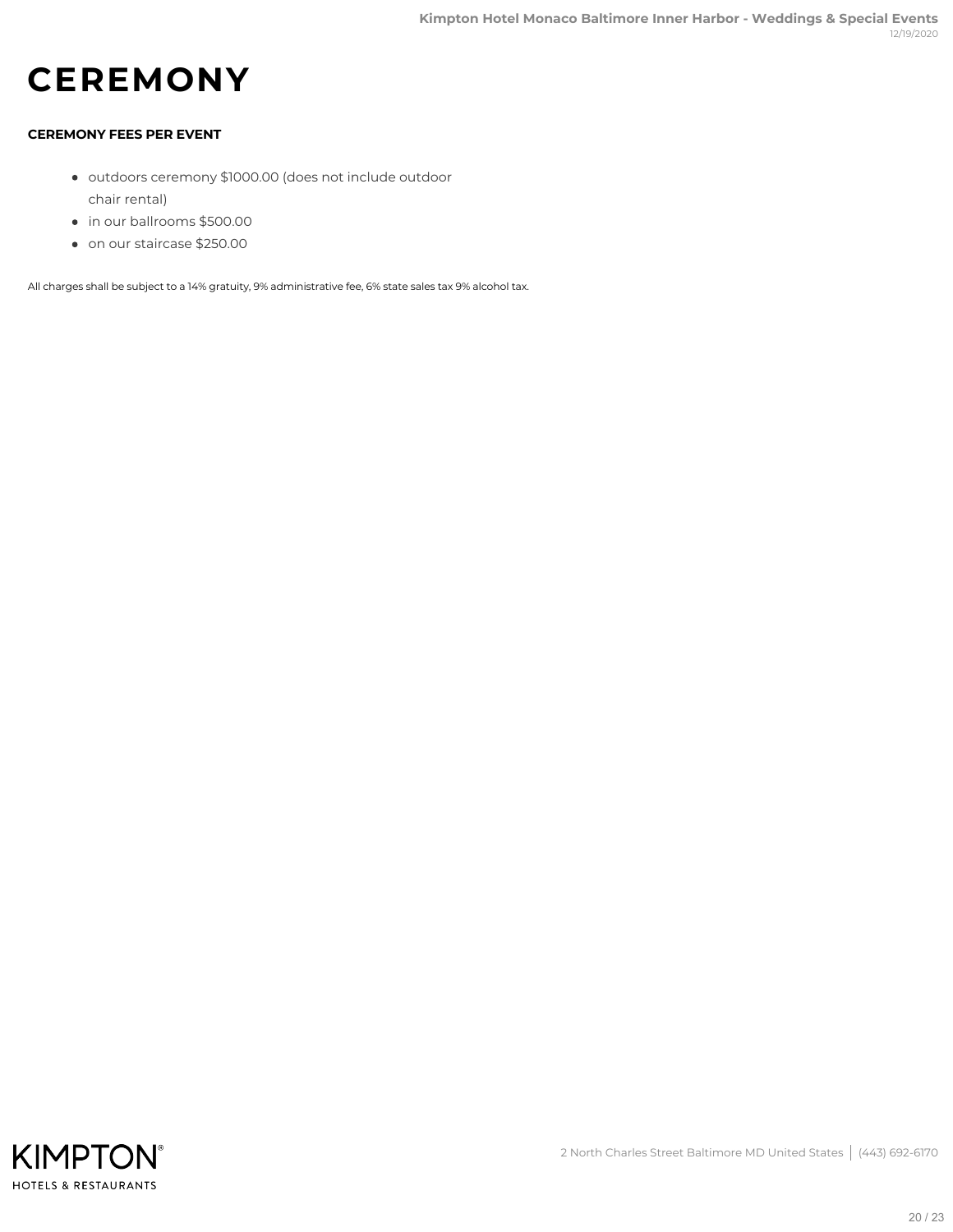# **ACCOMODATIONS**

### **OLD WORLD ELEGANCE MEETS MODERN LUXURY**

in our 202 guest rooms and suites. Tailored toward the curious traveler, our décor pays homage to our building's railroad past. Warm gold mingles with rich blue hues, and brilliant red lacquers pop against royal purples and greens. Get lost in a rich environment that reminds of home and hearth, slip into an animal print robe, connect with our free WiFi for IHG® Rewards Club members and let your worries roll away in our delightful downtown oasis. Each room proves a feast for the eyes and a sumptuous escape, complete with luxurious services and amenities. Communication accessible features are available upon request.

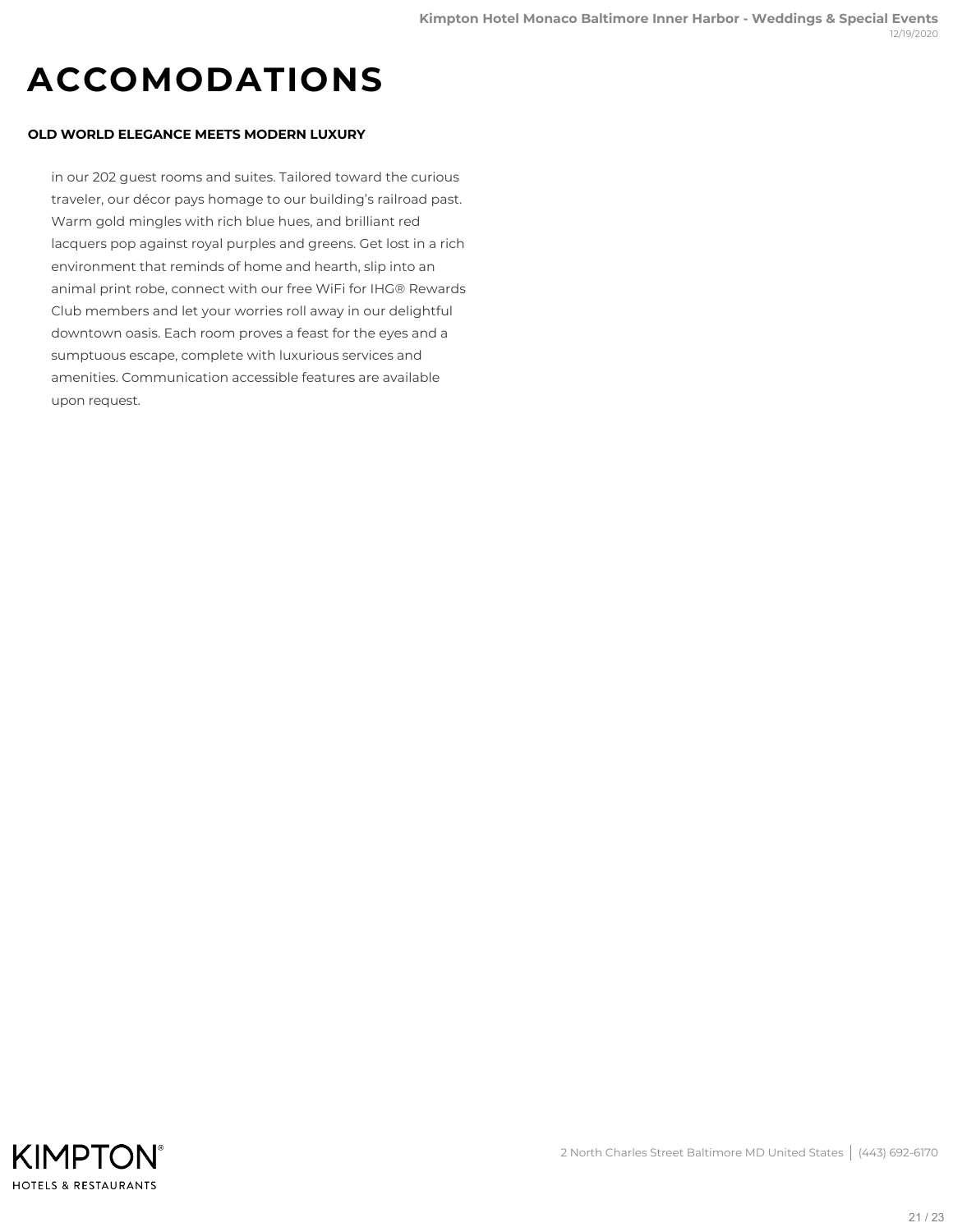# **PHOTO POLICY**

# **PHOTO POLICY**

We look forward to hosting your event and look forward to seeing all the beautiful images from your photographer! Please contact your wedding coordinator to discuss any group photos you wish to take in the public space. We will discuss the areas you can reserve and the timing to avoid any conflicts.



2 North Charles Street Baltimore MD United States | (443) 692-6170